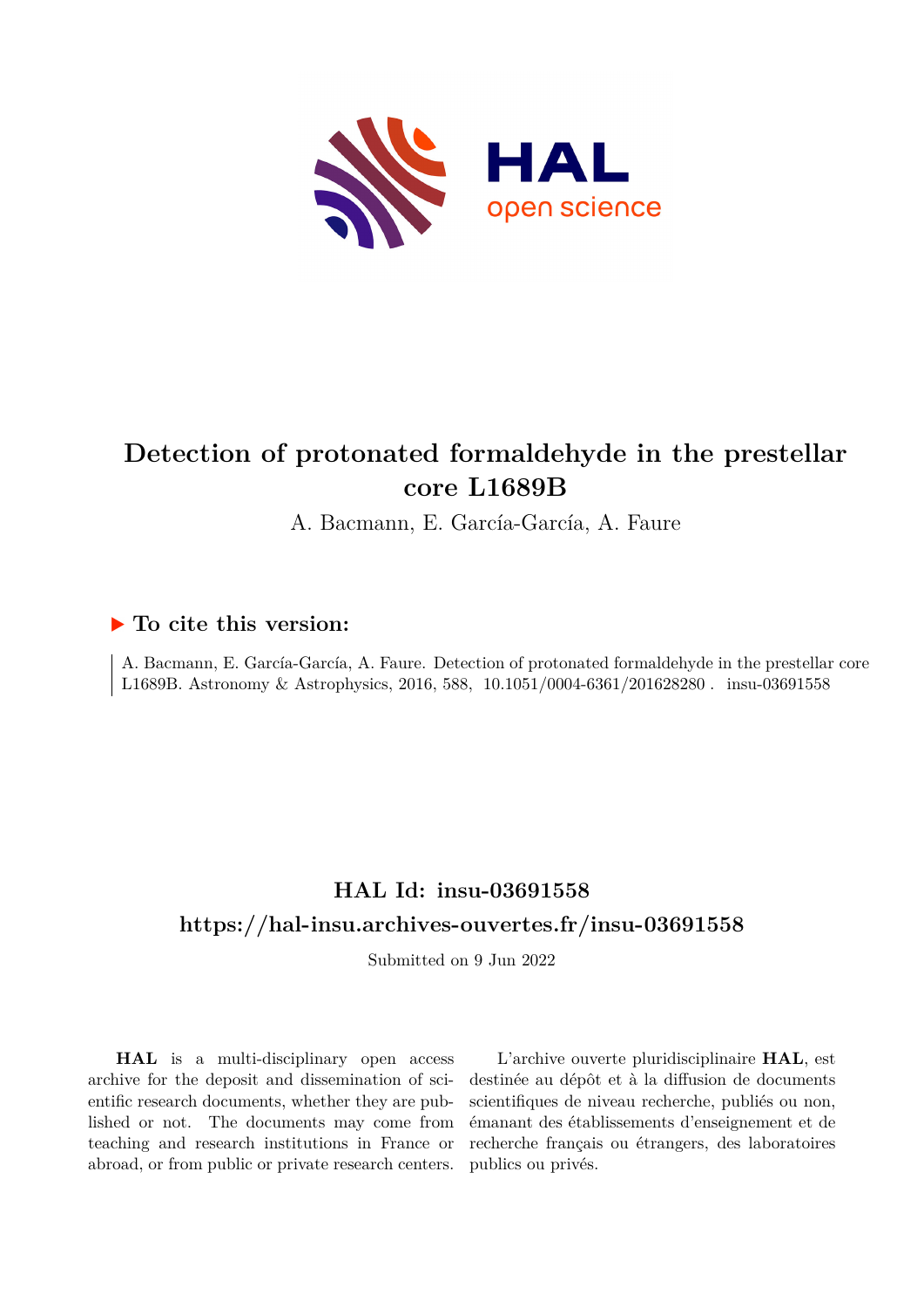LETTER TO THE EDITOR

# **Detection of protonated formaldehyde in the prestellar** core L1689B<sup>★,★★</sup>

A. Bacmann<sup>1,2</sup>, E. García-García<sup>1,2</sup>, and A. Faure<sup>1,2</sup>

<sup>1</sup> Univ. Grenoble Alpes, IPAG, 38000 Grenoble, France e-mail: aurore. bacmann@univ-grenoble-alpes. fr

<sup>2</sup> CNRS, IPAG, 38000 Grenoble, France

Received 9 February 2016 / Accepted 29 February 2016

### **ABSTRACT**

Complex organic molecules (COMs) are detected in many regions of the interstellar medium, including prestellar cores. However, their formation mechanisms in cold (∼10 K) cores remain to this date poorly understood. The formyl radical HCO is an important candidate precursor for several O-bearing terrestrial COMs in cores, as an abundant building block of many of these molecules. Several chemical routes have been proposed to account for its formation: on grain surfaces, as an incompletely hydrogenated product of H addition to frozen-out CO molecules; and in the gas phase, either as the product of the reaction between  $H_2CO$  and a radical or as a product of dissociative recombination of protonated formaldehyde  $H_2COH^+$ . The detection and abundance determination of H2COH<sup>+</sup>, if present, could provide clues as to whether this latter scenario might apply. We searched for protonated formaldehyde  $H<sub>2</sub>COH<sup>+</sup>$  in the prestellar core L1689B using the IRAM 30 m telescope. The  $H<sub>2</sub>COH<sup>+</sup>$  ion is unambiguously detected, for the first time, in a cold (∼10 K) source. The derived abundance agrees with a scenario in which the formation of H<sub>2</sub>COH<sup>+</sup> results from the protonation of formaldehyde. We use this abundance value to constrain the branching ratio of the dissociative recombination of H2COH<sup>+</sup> towards the HCO channel to ∼10−30%. This value could however be lower if HCO were efficiently formed from neutralneutral reactions in the gas phase, and we stress the need for laboratory measurements of the rate constants of these reactions at 10 K. Given the experimental difficulties in measuring branching ratios experimentally, observations can place valuable constraints on these values and provide useful input for chemical networks.

**Key words.** ISM: molecules – line: identification – ISM: abundances

### **1. Introduction**

Despite their low temperatures, prestellar cores harbour a wealth of chemical species. In recent years, complex organic molecules (COMs), which were previously thought to trace mainly warm gas in star-forming regions, have been detected in prestellar sources (e.g. Bacmann et al. 2012; Vastel et al. 2014) where the temperatures are around 10 K. The formation mechanisms of the terrestrial COMs, (i.e. which are stable under Earth-like conditions) currently detected in the cold gas remain poorly understood, and the respective roles of gas-phase reactions or grain surface chemistry are still being debated.

Radicals like the formyl radical HCO or the methoxy radical CH3O have drawn attention as the possible precursors of COMs, either in the gas phase (Vasyunin & Herbst 2013; Balucani et al. 2015) or on grain surfaces (Garrod  $&$  Herbst 2006). They are also important intermediates in the grain-surface synthesis of methanol, as products of H-atom additions to CO (e.g. Brown et al. 1988; Pirim & Krim 2011). These radicals are also widely detected in the gas phase of prestellar cores and cold clouds (Bacmann & Faure 2016; Agúndez et al. 2015b; Gerin et al. 2009; Cernicharo et al. 2012).

In a previous survey of these radicals in a sample of prestellar cores, Bacmann & Faure (2016) proposed that the HCO abundances measured in the gas phase could be accounted for by a pure gas-phase scenario, in which HCO results from the dissociative recombination of protonated formaldehyde  $H_2COH^+$ . In dark clouds,  $H_2COH^+$  is likely the product of the protonation of  $H_2CO$ , which is an abundant organic species in prestellar cores, with abundances generally around  $10^{-10} - 10^{-9}$  (Bacmann et al. 2003; Guzmán et al. 2011). Proton donors, such as  $H_3^+$ , or HCO<sup>+</sup>, are the most abundant ions, with abundances close to 10−9−10−<sup>8</sup> (Aikawa et al. 2005; Flower et al. 2005, 2006). It is therefore expected that protonated formaldehyde  $H_2COH^+$ would easily be formed. Previous searches by Minh et al. (1993) towards Orion A and the two cold clouds L183 and TMC-1 yielded no detection, and Ohishi et al. (1996) detected  $H_2COH^+$ only towards Sgr B2 and several hot cores and not towards the cold sources of their sample.

In this Letter, we present the first detection of protonated formaldehyde in a cold core, and discuss its abundance in terms of the formation of the HCO radical by ion-molecule chemistry, and the possibility to constrain the branching ratio towards HCO of its dissociative recombination with electrons.

## **2. Observations and data analysis**

The frequencies of the rotational transitions of  $H_2COH^+$  were determined by Chomiak et al. (1994) and Dore et al. (1995) and were retrieved from the CDMS spectroscopy catalogue (Müller et al. 2001, 2005). Line excitation is always an issue in cold (∼10 K) gas and only levels with a low energy can be populated. To search for  $H_2COH^+$ , we therefore selected transitions with

<sup>-</sup> Based on observations carried out with the IRAM 30 m telescope. IRAM is supported by INSU/CNRS (France), MPG (Germany), and IGN (Spain).

<sup>\*\*</sup> Final IRAM data used in the paper (FITS cubes) are only available at the CDS via anonymous ftp to [cdsarc.u-strasbg.fr](http://cdsarc.u-strasbg.fr) ([130.79.128.5](ftp://130.79.128.5)) or via

<http://cdsarc.u-strasbg.fr/viz-bin/qcat?J/A+A/588/L8>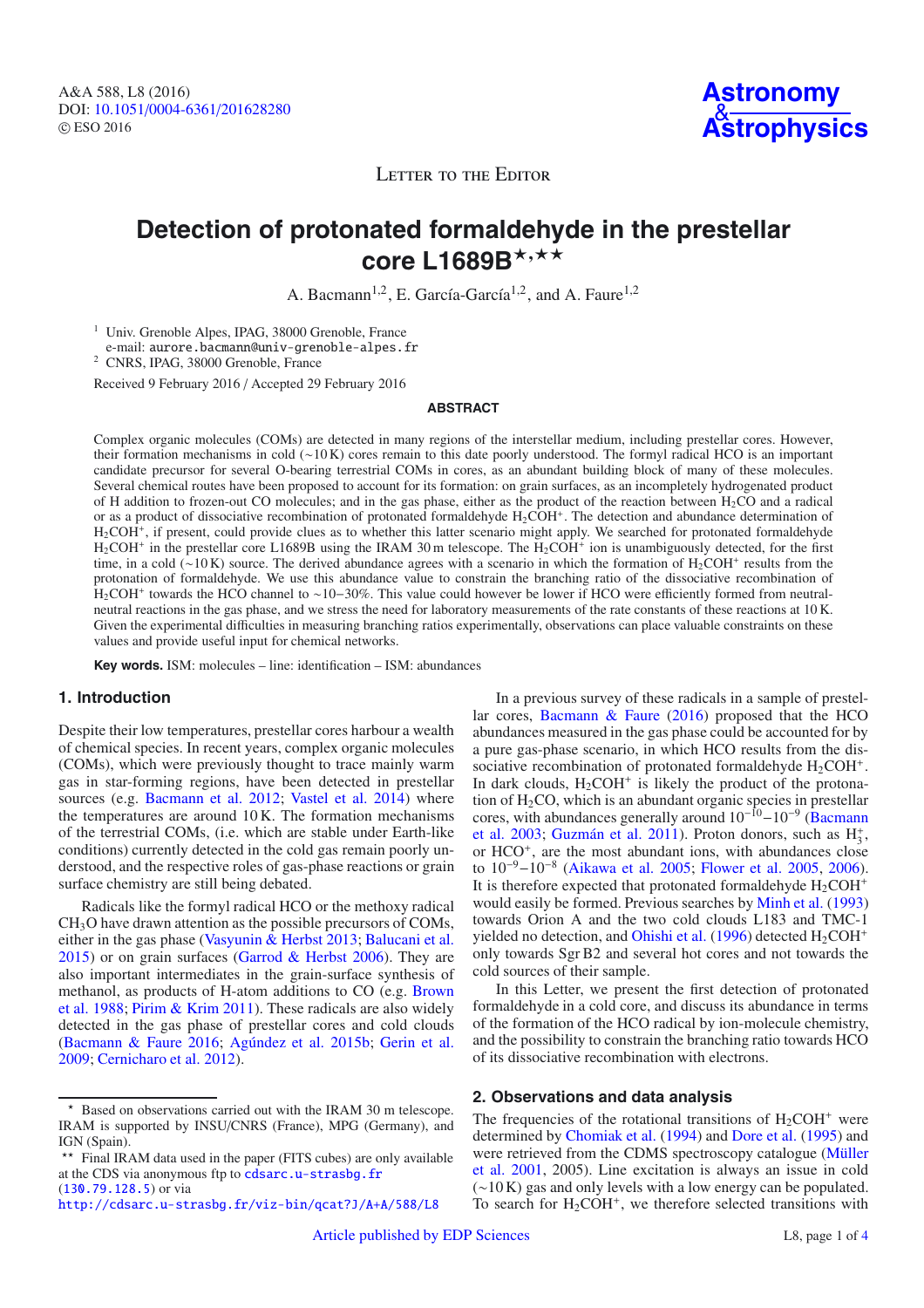**Table 1.** Observed H<sub>2</sub>COH<sup>+</sup> transitions.

| Transition<br>$J_{K_3K_3}$ | Frequency<br>MH <sub>z</sub> | $E_{\sf up}$<br>K | $g_{\rm up}$ | $A_{\rm ul}$<br>$e^{-1}$ |
|----------------------------|------------------------------|-------------------|--------------|--------------------------|
| $4_{04} - 3_{13}$          | 102065.86                    | 30.4              | 9            | $7.27 \times 10^{-6}$    |
| $202 - 111$                | 126923.38                    | 9.1               | 5            | $1.83 \times 10^{-5}$    |
| $2_{11} - 1_{10}$          | 132 219.70                   | 17.5              | 5            | $1.55 \times 10^{-5}$    |
| $1_{10} - 1_{01}$          | 168401.14                    | 11 1              | з            | $8.77 \times 10^{-5}$    |
|                            |                              |                   |              |                          |

upper level energies lower than ∼20 K, which could be observed in a minimum of frequency setups, and for which good atmospheric transmission did not require very dry weather conditions. The chosen three lines at 2 mm and their spectroscopic parameters are shown in Table 1, to which we added a line at 3 mm from a previous project.

The observations were carried out towards the prestellar core L1689B in January and March 2012 for the 3 mm transition and in March 2015 for the 2 mm transitions with the IRAM 30 m telescope located at Pico Veleta, Spain. The source was selected on the grounds that its molecular lines are usually stronger than in other similar sources (Bacmann & Faure 2016). The integration coordinates were  $\alpha_{2000} = 16^{\text{h}}34^{\text{m}}48.30^{\text{s}}$ and  $\delta_{2000} = -24°38'04.0''$ , corresponding to the peak of the millimetre dust continuum emission. We used the receivers E090 limetre dust continuum emission. We used the receivers E090 and E150 operating at 3 mm and 2 mm, respectively, which were connected to the Fourier transform spectrometer (FTS) at a frequency resolution of ∼50 kHz; this corresponded to velocity resolutions of  $0.15 \text{ km s}^{-1}$  at 102 GHz,  $0.11 \text{ km s}^{-1}$  at 130 GHz, and 0.09 km s−<sup>1</sup> at 170 GHz. The weather conditions were good during the 2012 observing runs, and excellent during the March 2015 run with precipitable water vapour of 1 mm on average and system temperatures of ∼80 K at 126−132 GHz and ∼130 K at 170 GHz. Pointing was checked every 1.5 h on a nearby quasar and found to be within  $2-3''$  at 2 mm and  $3-4''$  at 3 mm. Focus was performed on a strong quasar at the beginning of each observing session and on Mercury after sunrise. The data were taken with the frequency switching mode with a frequency throw of 7.5 MHz. The antenna forward efficiency  $F_{\text{eff}}$  is 0.95 and 0.93 at 3 mm and 2 mm, respectively, and the main beam efficiencies *B*<sub>eff</sub> were taken to be 0.79, 0.77, 0.76, and 0.70 at 106.1 GHz, 126.9 GHz, 132.2 GHz, and 168.4 GHz, respectively. From integrations carried out at different offsets (which is discussed elsewhere), we find that the emission fills the main beam but is not very extended, and therefore we used the main beam temperature scale in our analysis, applying  $T_{mb} = F_{eff}/B_{eff} T_a^*$ . The main beam size is 24" at 106 1 GHz 19" at 126 9 GHz and at main beam size is  $24''$  at  $106.1$  GHz,  $19''$  at  $126.9$  GHz and at 132.2 GHz, and 15" at 168.4 GHz.

The data were reduced using the IRAM GILDAS/CLASS<sup>1</sup> software: the individual scans were averaged together and a loworder (typically 3) polynomial was fitted to line-free regions of the spectra to subtract a baseline. The resulting spectra were then folded to recover from the effect of the frequency switching procedure.

### **3. Column density determination**

Protonated formaldehyde is clearly detected, as can be seen from the spectra shown in Fig. 1. The transition at 102 GHz is however not detected, which can be explained by its lower Einstein spontaneous emission coefficient and higher upper level energy. The line parameters, velocity integrated intensities, line widths, and peak line intensities, were determined by fitting a Gaussian to each line. The obtained values are presented in Table 2.

**Table 2.** Line parameters for the observed  $H_2COH^+$  transitions.

| Frequency<br>MH <sub>z</sub> | rms<br>mK  | $T_{\rm mb}$<br>mK | $\Lambda \nu$<br>$km s^{-1}$ | Integrated intensity<br>$K \text{ km s}^{-1}$ |
|------------------------------|------------|--------------------|------------------------------|-----------------------------------------------|
| 102 065.86<br>126923.38      | 3.3<br>6.0 | 116                | 0.45(0.02)                   | < 0.0024<br>0.0553(0.0085)                    |
| 132 219.70                   | 2.6        | 12.                | 0.35(0.06)                   | 0.0043(0.0010)                                |
| 168 401.14                   | 76         | 67                 | 0.40(0.03)                   | 0.0290(0.0048)                                |





[Fig. 1.](http://dexter.edpsciences.org/applet.php?DOI=10.1051/0004-6361/201628280&pdf_id=1) H<sub>2</sub>COH<sup>+</sup> spectra in L1689B. The vertical dashed lines indicate the positions of the H2COH<sup>+</sup> transitions. The feature at ∼13 2218 MHz does not correspond to any line from the CDMS or the JPL catalogue.

There are no available collisional coefficients for  $H_2COH^+$ , so we perform a simple derivation of the column density assuming local thermodynamic equilibrium (LTE). The method we use has been described in Bacmann & Faure (2016). Briefly, we calculate the integrated intensities of the transitions under the LTE assumption for a range of column density and excitation temperature values, and perform a least-squares fit, defining a  $\chi^2$ between the calculated integrated intensities and observed integrated intensities for the detected lines.

The best model yields a column density of  $6.7 \times 10^{11}$  cm<sup>-2</sup> and a temperature of 4.2 K. Reasonably good fits (i.e. for which  $\chi^2$  is within 1 $\sigma$  of the minimum  $\chi^2$  value) can be found for high values of the column density ( $\gtrsim 1.5 \times 10^{12}$  cm<sup>-2</sup>) but these fits values of the column density ( $\gtrsim 1.5 \times 10^{12}$  cm<sup>-2</sup>), but these fits are obtained for excitation temperatures that are below 3.5 K. We are obtained for excitation temperatures that are below 3.5 K. We limit ourselves to excitation temperatures above 3.7 K because lower values become unrealistic. With this additional condition, we find that the beam averaged  $H_2COH^+$  column density is between  $3.3 \times 10^{11}$  cm<sup>-2</sup> and  $1.1 \times 10^{12}$  cm<sup>-2</sup>. The non-detection of the 102 GHz line does not bring supplementary constraints despite the high sensitivity of the observation because the low excitation temperatures considered  $( $5 K$ )$  are compatible with a non-detection of this line even for unrealistically high column densities, for which the other lines would be stronger and optically thick. Despite the low number of lines in our analysis, the best fit is only moderately good, as shown in Fig. 2. This probably means that the excitation deviates from LTE.

<sup>1</sup> <http://www.iram.fr/IRAMFR/GILDAS>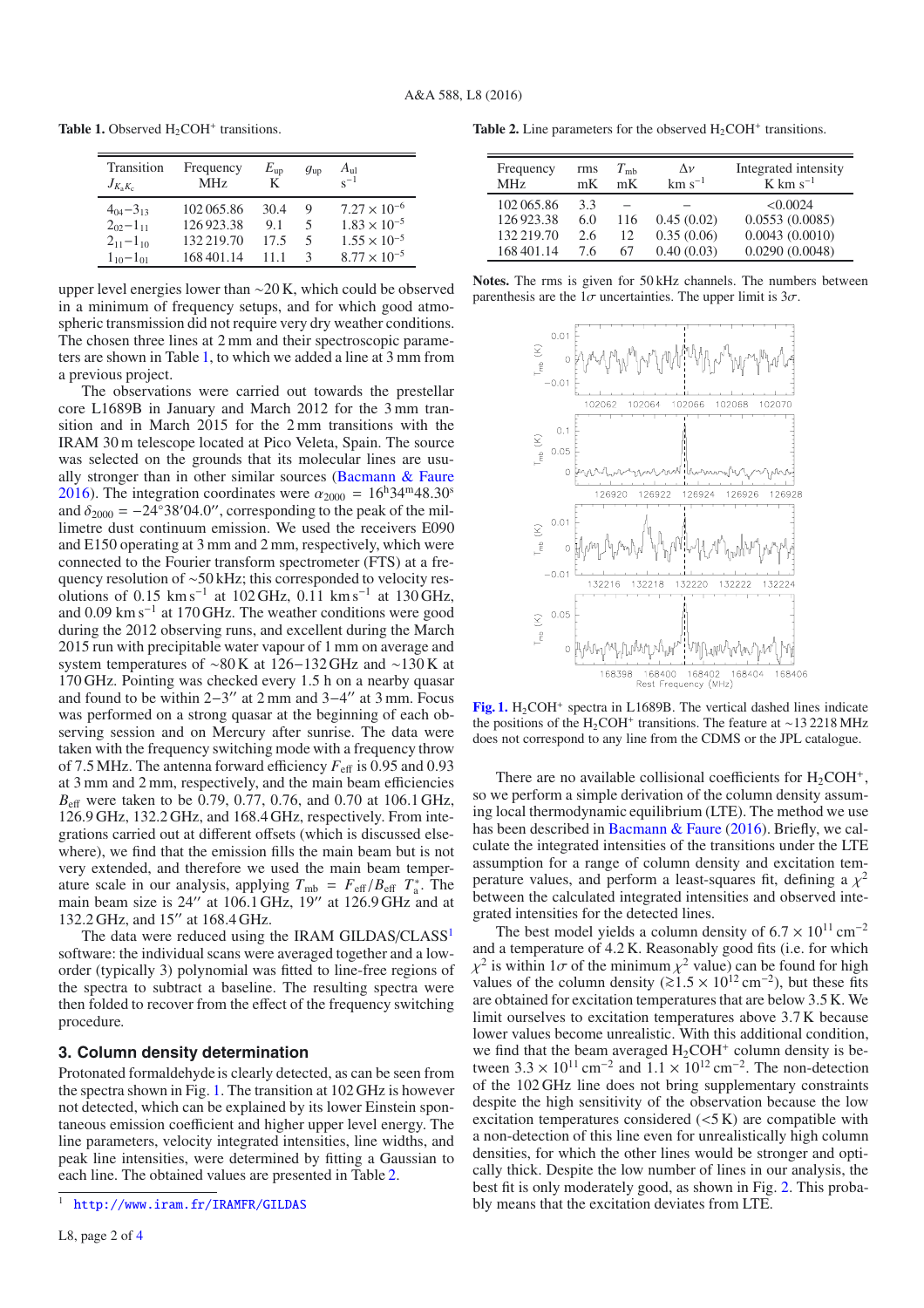

**[Fig. 2.](http://dexter.edpsciences.org/applet.php?DOI=10.1051/0004-6361/201628280&pdf_id=2)** Comparison of modelled and observed integrated intensities for the four considered  $H_2COH^+$  transitions.

### **4. Discussion and conclusions**

This detection represents the first detection of protonated formaldehyde in a cold prestellar core. Former searches for this ion in similar sources did not yield any detection, most probably because of lack of sensitivity in the observations. The spectral resolution of the  $H_2COH^+$  non-detections in the cold sources of Ohishi et al. (1996) is ambiguous. If we assume that it was 250 kHz, the rms noise of 20 mK reached by Ohishi et al. (1996) was not low enough to detect the 168.4 GHz line if it was as strong as in L1689B.

Most likely, the dominant reaction route to form  $H_2COH^+$  in dark clouds is the protonation of formaldehyde

$$
H_2CO + HX^+ \xrightarrow{k_f} H_2COH^+ + H_2,\tag{1}
$$

where  $HX^+$  stands for a proton donor. Indeed, both  $H_2CO$  and proton donors (e.g.  $H_3^+$ , its deuterated isotopologues, or  $HCO^+$ ) are abundant in prestellar cores, and exothermic ion-molecule processes are generally fast. Bacmann & Faure (2016) estimated the rate for reaction (1) with  $HX^+ = H_3^+$  to be  $k_f =$  $7 \times 10^{-8}$  cm<sup>3</sup> s<sup>-1</sup> at 10 K, using the locked dipole approximation. Because of the difference in reduced mass, this rate constant becomes  $k_f = 3.1 \times 10^{-8} \text{ cm}^3 \text{ s}^{-1}$  at 10 K if HX<sup>+</sup> = HCO<sup>+</sup>. The most efficient destruction route for  $H_2COH^+$  is the dissociative recombination (DR) with electrons

$$
H_2COH^+ + e^- \xrightarrow{k_d} products.
$$
 (2)

Reaction (2) was studied experimentally by Hamberg et al. (2007, and recently by Osborne et al. 2015) who determined  $k_d$  = 9.9 × 10<sup>-6</sup> cm<sup>3</sup>s<sup>-1</sup> at 10 K. At steady state, if H<sub>2</sub>COH<sup>+</sup> is indeed formed mostly by reaction (1) and destroyed by reaction (2), its abundance is simply given by

$$
[H_2COH^+] = \frac{k_f}{k_d} \frac{[HX^+]}{[e^-]} [H_2CO].
$$
 (3)

Substituting the reaction rates with their values for  $H_3^+$  and assuming the proton donor abundance is equal to the electron abundance, we predict an abundance of  $[H_2COH^+] \approx$ 0.007 [H<sub>2</sub>CO] as mentioned in Bacmann & Faure (2016), or  $[H_2COH^+] \approx 0.003$  [H<sub>2</sub>CO] if HCO<sup>+</sup> is the main proton donor. Using an H<sub>2</sub>CO column density of  $1.3 \times 10^{14}$  cm<sup>-2</sup> (Bacmann et al. 2003), we find that the predicted  $H_2COH^+$  column density *N*<sup>mod</sup> derived from Eq. (3) is  $4.1 \times 10^{11} - 9.1 \times 10^{11}$  cm<sup>-2</sup> (depending on the main proton donor), which is consistent with the observed value we determine in L1689B,  $N<sup>obs</sup> = 6.7 \times 10^{11}$  cm<sup>-2</sup> within the uncertainties. This also nicely confirms the value of the destruction rate of  $H_2COH^+$  measured by Hamberg et al. (2007) at 10 K.

Agúndez et al. (2015a) have run a time-dependent chemical model using the UMIST12 network (McElroy et al. 2013) and derive  $[H_2COH^+] \sim 8 \times 10^{-4} - 10^{-3}$  [H<sub>2</sub>CO], about six times smaller than our observed value. Though our model better reproduces the observations, it considers only one formation and one destruction route for  $H_2COH^+$ . The  $H_2CO$  protonation reactions in the UMIST12 network producing  $H_2COH^+$  have smaller reaction rates than the rate we use (a factor of 2). Our model might also overestimate the amount of proton donors reacting with  $H<sub>2</sub>CO$ , since we assume it equal to the electron abundance. We also neglect other destruction routes than electronic DR for  $H_2COH^+$ , such as proton transfer between  $H_2COH^+$  and  $CH_3OH$ or  $NH_3$ , but these are about 1000 times slower than DR at  $10 K$ and unlikely to be a cause for the discrepancy between both models.

The dissociative recombination of  $H_2COH^+$  with electrons has several output channels. According to the experiments by Hamberg et al. (2007), the products of the reaction are

$$
H_2COH^+ + e^- \rightarrow HCO + xH + yH_2 \tag{4}
$$

$$
\rightarrow CO + xH + yH_2 \tag{5}
$$

$$
\rightarrow H_2CO + H \tag{6}
$$

$$
\rightarrow CH_2 + OH \tag{7}
$$

$$
\rightarrow CH + H_2O,
$$
 (8)

where  $x$  and  $y$  are integers that account for the different possible combinations of  $H$  and  $H_2$  in the products. The experimental branching ratios are 6% for CH<sub>2</sub>, 2% for CH, and 92% for the channels where the C−O bond is conserved (i.e. CO, HCO, and  $H<sub>2</sub>CO$ ). This is in contrast to the dissociative recombination of CH3OH for which the C−O bond is preserved in a minority of channels (Geppert et al. 2006). In the case of  $H_2COH^+$ , the experiment by Hamberg et al. (2007) did not distinguish between  $HCO$ , CO, and  $H<sub>2</sub>CO$ .

In order to account for the gas-phase abundance of the HCO radical in a sample of prestellar cores, and in particular the constant abundance ratio of ~10 between H<sub>2</sub>CO and HCO, Bacmann & Faure (2016) suggested that the observed HCO/H2CO abundance ratio can be reproduced if HCO originates from the dissociative recombination of  $H_2COH^+$ , assuming that the branching ratio of the DR is ∼10% for the HCO channel (reaction (4) above). Although the detection of  $H_2COH^+$ in a prestellar core does not provide unambiguous evidence that HCO forms from the protonation of formaldehyde followed by dissociative recombination, it is still in agreement with this scenario, and allows us to directly constrain the branching ratio of the dissociative recombination for the HCO channel. In this framework, and assuming the main destruction route for HCO is with a proton donor like  $H_3^+$ , the branching ratio  $f$  for HCO is given by

# $k_{dd}$  [HCO][ $H_3^+$ ] = *f*  $k_d$  [ $H_2COH^+$ ][e<sup>-</sup>],

where  $k_{dd} = 5 \times 10^{-8} \text{ cm}^3 \text{s}^{-1}$  is the destruction rate of HCO with  $H_3^+$  at 10 K (Bacmann & Faure 2016). Assuming as before  $[H_3^+] \approx [e^-]$ , the  $H_2COH^+$  column density determined in this study  $(N_{\text{H}_2\text{COH}^+}^{\text{obs}} = 6.7 \times 10^{11} \text{ cm}^{-2})$  and the HCO column density<br>in L1689B given in Bacmann & Faure (2016) (Nuse = 1.3 × in L1689B given in Bacmann & Faure (2016) ( $N_{\text{HCO}} = 1.3 \times$  $10^{13}$  cm<sup>-2</sup>), we find again  $f \sim 10\%$ , without invoking the H<sub>2</sub>CO abundance.